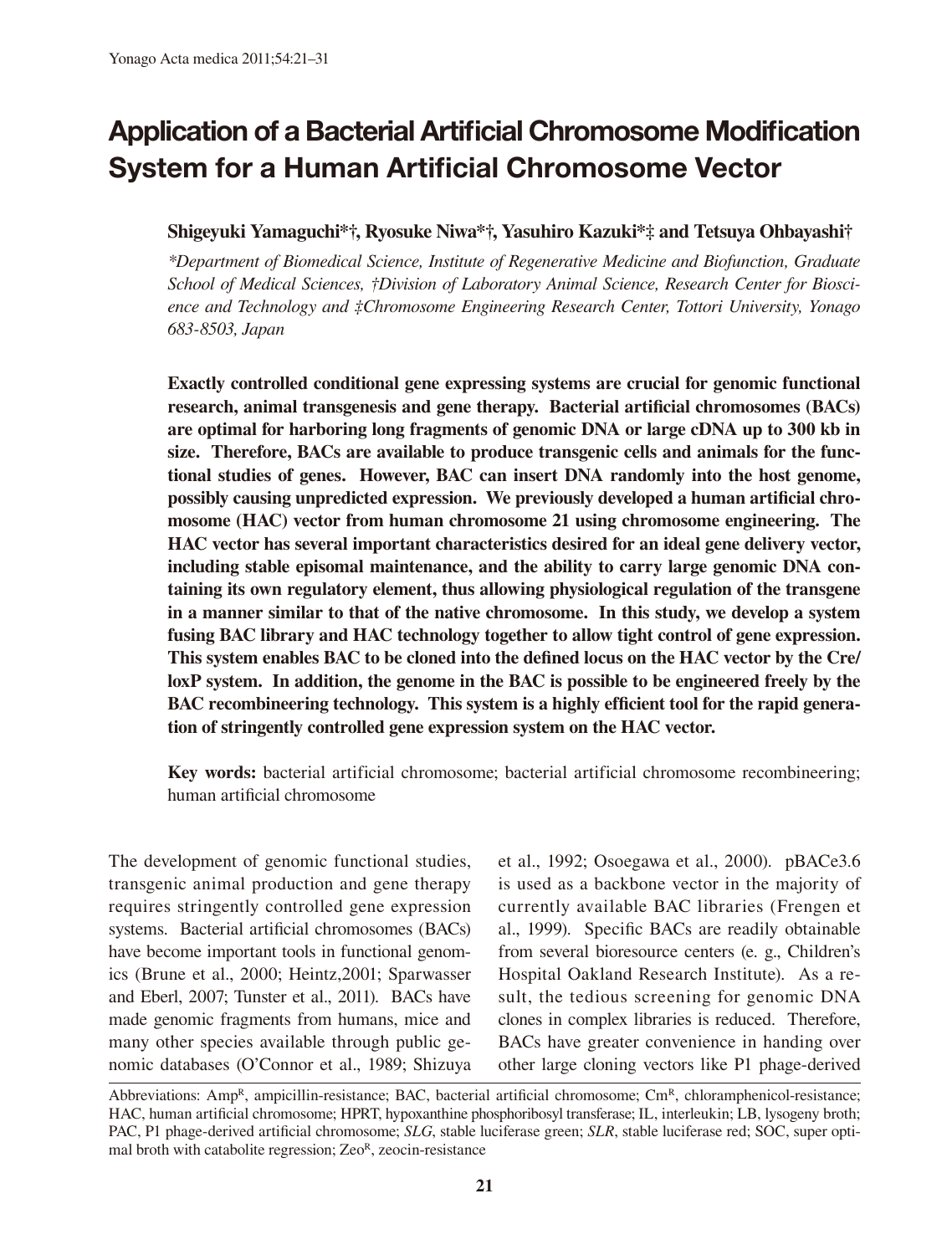artificial chromosomes (PACs) and yeast artificial chromosomes. BACs cover average 100- to 300 kb genomic DNA and so most mammalian genes can be encompassed by a single BAC. Given their large size, BACs encode the complete open reading frame and most regulatory sequences, which recapitulate the regulation of endogenous genes much better than shorter transgenes (Yang et al., 1997). In addition, a homologus recombination system was developed that requires only short homology arms and enables the full range of BAC modifications to be quickly and easily engineered in *Escherichia coli* (*E. coli*) (Zhang et al., 1998; Muyrers et al., 1999). This BAC engineering methodology is now termed "BAC recombineering" (Yu et al., 2000; Copeland et al., 2001) and includes a broad range of applications including subcloning via gap repair (Zhang et al., 2000), point mutagenesis in BACs (Muyrers et al., 2000), high throughput DNA engineering (Sarov et al., 2006; Poser et al., 2008) and a variety of other, often complex, applications. Furthormore, BAC transgenic mice expressing a variety of reporters (Gong et al., 2003; Lobo et al., 2006) or epitope tagged-proteins (Bateup et al., 2008) driven by specific promoters become widely used in various in vivo functional applications. Because of these advantages, BACs have been used for transgenesis in higher model cells and organisms. To produce a target BAC transgene expression cells, random integration of foreign DNA is frequently used. However, the expression of BAC transgene can not only be affected by positional effects at the insertion site of the host genome but also by the number of copies inserted (Gong et al., 2003; Alexander et al., 2004; Heaney and Bronson, 2006; Chandler et al., 2007; Le et al., 2010). As a result, the expression level of genes varies greatly in the obtained clones.

 Human artificial chromosomes (HACs) have several advantages over conventional gene delivery systems (Larin and Mejia, 2002; Basu and Willard, 2006). We recently developed HAC vectors from human chromosome 21 by deleting all of the endogenous genes (Kazuki et al., in press). Like natural chromosomes, the HAC vector has the capacity to replicate and segregate freely from the host genome. Therefore, the HAC vector can avoid the disruption of the host genome by transgene insertion (Pravtcheva and Wise, 1995). In addition, as reported previously, the HAC vector enables stable expression of the inserted gene, and is not affected by position in the genome (Katoh et al., 2004; Kakeda et al., 2005; Kazuki et al., in press). The HAC vector is a powerful gene delivery vector capable of carrying large genes such as the dystrophin gene (2.4 Mb) (Oshimura and Katoh, 2008; Hoshiya et al., 2009; Kazuki et al., 2010). Conceptually and experimentally, any circular DNA such as BACs can be inserted into the HAC vector. Therefore, we considered that a more precise evaluation of large DNA inserts for genetic complementation should be possible by incorporating the BAC system into the HAC vector. Site-specific insertion of BAC into the HAC vector may eliminate unwanted position effects caused by the random integration of exogenously introduced DNA. In this study, we describe the generation of modified BAC by the BAC recombineering for their introduction into the defined locus on the HAC vector by the Cre/loxP system. Also, the genome of interest in the BAC is possible to be engineered by the BAC recombineering.

### Materials and Methods

### *Vector construction*

The modification cassette vector I for engineering of the genome on the BAC was constructed as follows. RP11-67L14 (cloned in the pBACe3.6 vector, GenBank accession number: AC079753) was obtained from Invitrogen (Carlsbad, CA) and used as a model for BAC modification. As a gene of interest, the coding sequence of human interleukin  $(IL)$ -1 $\beta$  was contained in the BAC. Fragment of the genome specific homology arms to target the cassette into the start codon of the genome in the BAC was amplified by blunt PCR from RP11-67L14 using the primers IL-1 $\beta$  hm F and IL-1 $\beta$  hm R. This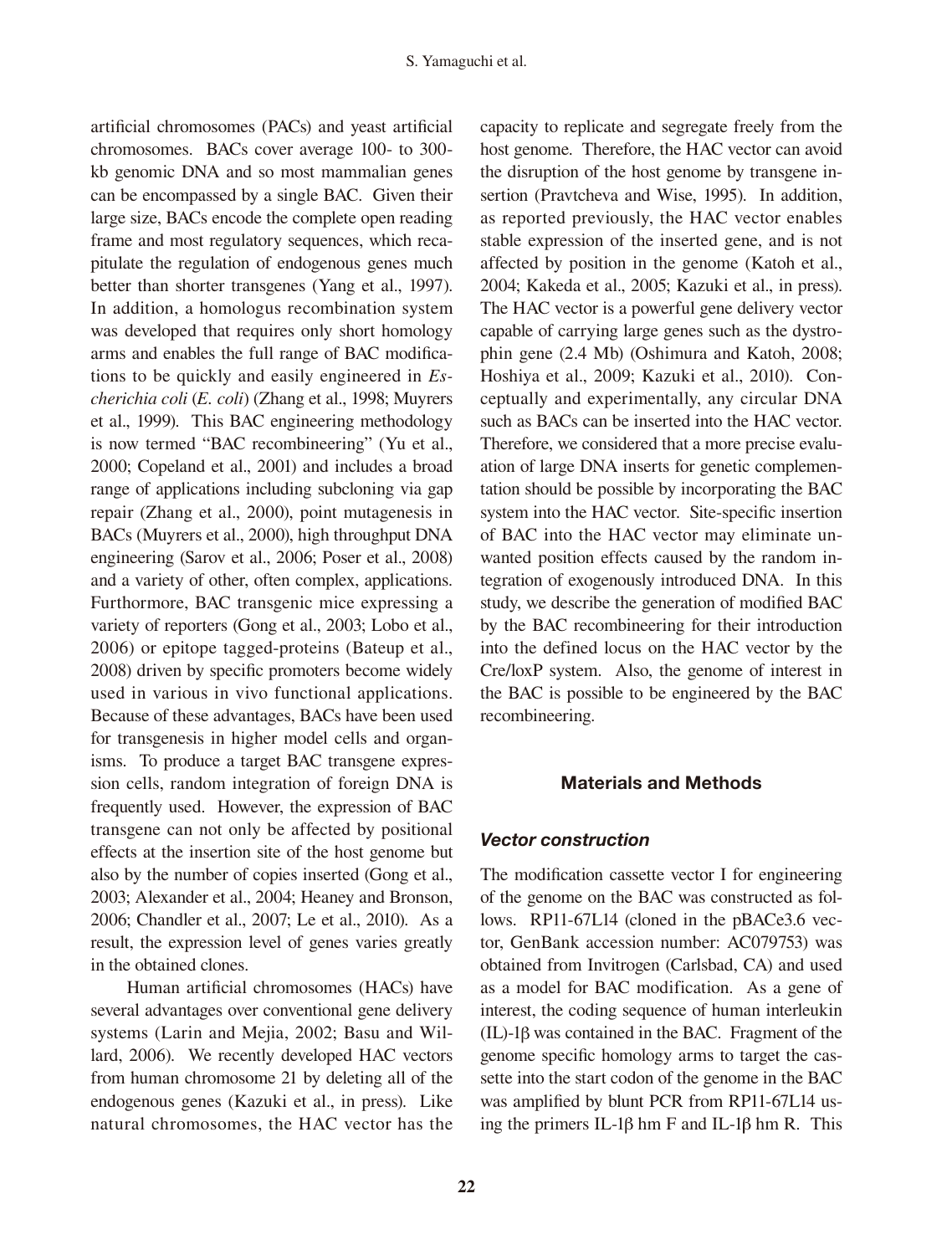PCR product was cloned into the pSTblue1 blunt vector (Novagen, Madison, WI), creating pIL-1 hm vector. There was an internal *Nco*I restriction site within the IL-1 $\beta$  insert which is the ATG startsite of the first exon of the IL-1 $\beta$  genome. The reporter gene of interest (stable luciferase green; *SLG*) and an ampicillin-resistance (Amp<sup>R</sup>) gene were amplified by PCR from the pSLG test (Toyobo, Osaka, Japan) using the primers SLG-Amp F and SLG-Amp R. The PCR product was digested with *NcoI* and cloned into the equivalent site of pIL-1 $\beta$ hm vector, creating the modification cassette vector I. Sequence and orientation of the genome specific homology arms, *SLG* gene and an Amp<sup>R</sup> gene were confirmed by DNA sequencing and restriction enzyme pattern analysis.

 The modification cassette vector II was constructed using the Multisite Gateway kit (Invitrogen) as previously described (Sasaki et al., 2004; Sone et al., 2008). The PCR fragments for loxP-3*'* HPRT, a zeocin-resistance  $(Ze0^R)$  gene and G3PDH promoter flanked by the appropriate gateway *attB* sites were created. V901-3*'*HPRT-loxP (Kazuki et al., in press) was used as a template for loxP-3*'* HPRT amplification with primer pair B5- loxP-3*'* HPRT-B4 F and B5- loxP-3' HPRT-B4 R. The Zeo<sup>R</sup> gene was amplified from plasmid containing a Zeo<sup>R</sup> gene using the primers B4r-zeocin-B3r F and B4rzeocin-B3r R. Human G3PDH promoter (GenBank accession number: AY340484 region 473–1974 bp) was amplified with primer pair B3-G3PDH-B2 F and B3-G3PDH-B2 R. The gateway *attB*-flanked PCR product was recombined with a donor vector containing the corresponding gateway *attP* signals in a BP reaction to generate an entry clone. Approximately 150 ng of PCR fragment and a donor vector (pDONR 221 P5-P4, pDONR 221 P4r-P3r or pDONR 221 P3-P2) were mixed with 2 μL of BP clonase II enzyme mix, and adjusted to 10 μL with TE buffer. The mixture was then incubated at 25˚C for 1 h to create 3 entry clones (pENTR L5 loxP-3*'* HPRT-L4, pENTR R4-zeocin-R3, pENTR L3-G3PDH promoter-L2). After the BP reaction, the enzymes were inactivated by treatment with proteinase K for 10 min at 37˚C. Competent Mach1 T1<sup>R</sup> *E. coli* (Invitrogen) was used according to the supplier's instruction. After transformation, the cell solution was diluted with super optimal broth with catabolite regression (SOC) medium and incubated at 37˚C for 1 h. The transformation reactions were then spread onto lysogeny broth (LB) agar plates containing 50 μg/mL kanamycin and incubated for 14 h at 37˚C. The sequence of these pENTRs was confirmed by DNA sequencing. The destination vector (pSLR-BAC hm DEST) contained the R1-*ccd*B-CmR-R2 cassette (Invitrogen), homology arms of BAC and a stable luciferase red (*SLR*) gene. pBACe3.6 (GenBank accession number: U80929) is used as a backbone vector for human RPCI-11 BAC library. Regions 4205–4793 bp and 4946–5833 bp of pBACe3.6 were used as BAC homology arms and cloned into the pGEM-T vector (Promega, Madison, WI), creating pBAC hm T vector. This vector contained *Kpn*I and *Xba*I cleavage sites in exchange of original loxP site located in the pBACe3.6 region 4831–4864 bp. The R1 *ccd*B-CmR-R2 cassette was ligated into the pSLR test (Toyobo), creating pSLR DEST. To construct the destination vector containing a toxic *ccd*B gene, *ccd*B survival competent cells (Invitrogen) were used for propagation according to the supplier's instruction. After transformation, the cell solution was diluted with SOC medium and incubated at 37˚C for 1 h. The transformation reactions were then spread onto LB agar plates containing 12.5 μg/mL chloramphenicol and incubated for 18 h at 37˚C. The R1-*ccd*B-CmR-R2 cassette and the *SLR* gene were digested from pSLR DEST with *Kpn*I and *Sac*I (blunted). This fragment was cloned into the *Kpn*I and *Xba*I (blunted) sites of pBAC hm T vector, creating a pSLR-BAC hm DEST. Sequence and orientation of this vector was confirmed by DNA sequencing and restriction enzyme pattern analysis. Three entry clones and pENTR L1-pLac $lacZ\alpha$ -R5 (Invitrogen) were recombined with a pSLR-BAC hm DEST to generate the modification cassette vector II. Before this reaction, the pSLR-BAC hm DEST was linearized at the *Bss*HII site, between a *ccd*B gene and a chloramphenicolresistance  $(Cm<sup>R</sup>)$  gene. Around 20 ng of each entry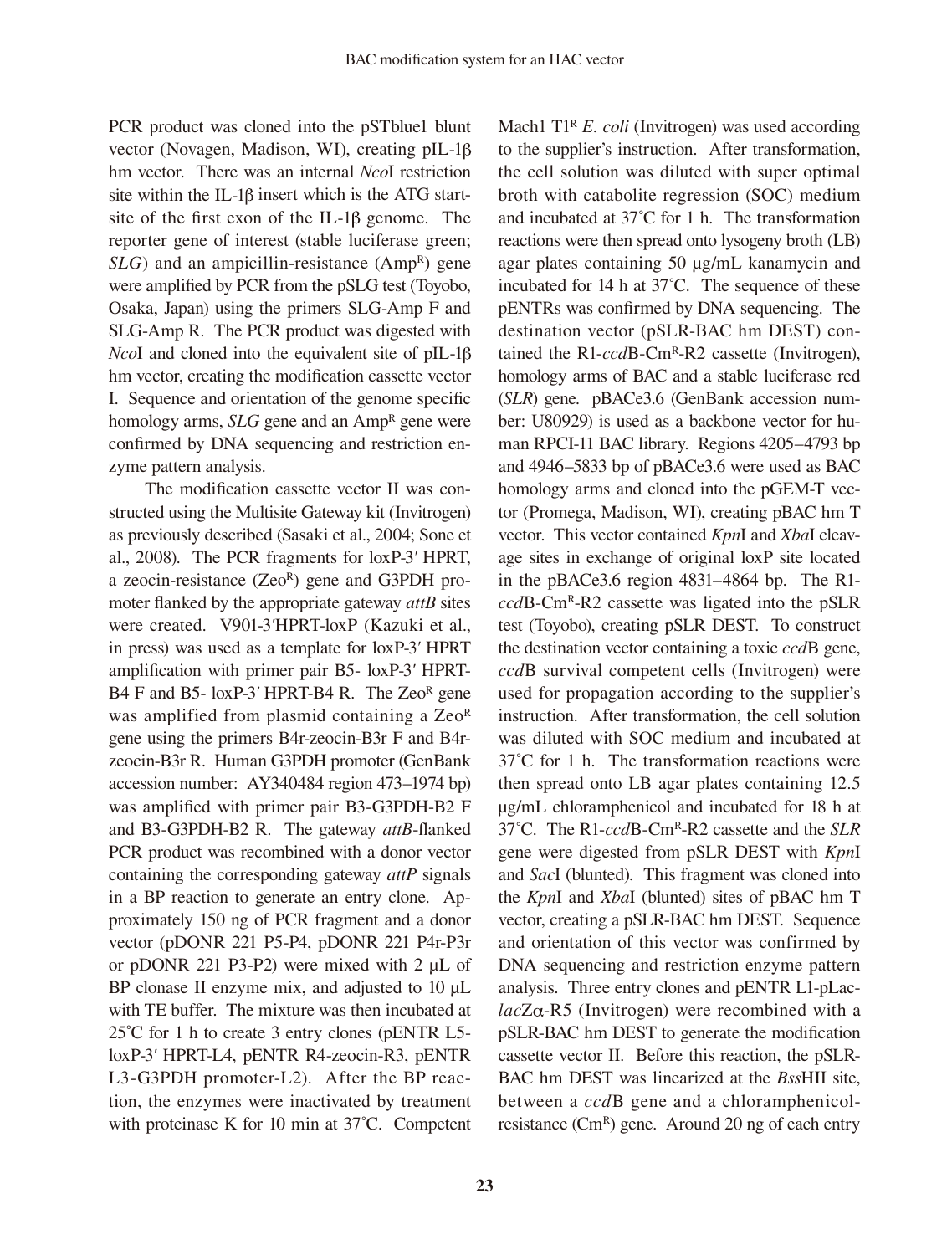clone and 80 ng of destination vector were mixed with 2 μL of LR clonase II Plus enzyme mix, and made up to 10 μL with TE buffer. The mixture was then incubated at 25°C for 16 h. After this reaction, the enzyme was inactivated by treatment with proteinase K for 10 min at 37˚C. Competent Mach1 T1<sup>R</sup> *E. coli* was used for transformation. Following transformation, the cell solution was diluted with SOC medium and incubated at 37˚C for 1 h. The transformation reactions were then spread onto LB agar plates containing 50 μg/mL ampicillin and 25 μg/mL zeocin. These plates were incubated for 14 h at 37˚C. The modification cassette vector II carried the homology arms of pBACe3.6 and the non-functional loxP-3*'* HPRT for targeting the HAC vector. Cre recombinase-catalyzed integration required a functional *HPRT* gene.

## *BAC recombineering*

A homologous recombination-proficient *E. coli* strain (DY380) was used for the BAC recombineering. For BAC modification, overnight cultures containing the BAC were grown from single colonies, diluted 10-fold in LB medium, and grown to an optical density at 600 nm of 0.4 to 0.6 at 32˚C. Fiftymilliliter cultures were then induced for the expression of recombineering factors by shifting the cells to 42˚C for 15 min followed by chilling on ice for 10 min. Cells were then centrifuged for 5 min at  $5500 \times g$  at 4<sup>°</sup>C and washed with 10 mL of ice-cold 1 mM HEPES 2 times. Cells were then resuspended in 100 μL of ice-cold 1 mM HEPES and electroporated. Cell transformation was performed by electroporation of 1 μg linear DNA into 100 μL of ice-cold competent cells in cuvettes (0.1 cm) using a Bio-Rad gene pulser set at 1.75 kV, 25 μF with a pulse controller set at 200 ohms. One milliliter of SOC medium was added after electroporation. Cells were incubated at 32˚C for 1 h with shaking and spread on appropriate selective agar media.

# *PCR analyses*

PCR analyses were carried out using standard

techniques. The primer pairs used for confirmation of the IL-1 $\beta$  seque nce were IL-1 $\beta$  1S/IL-1 $\beta$  3000 AS, IL-1β 2611 S/IL-1β 5180 AS, IL-1β4031 S/ IL-1β 7151 AS and IL-1β 8051 S/IL-1β 11332 AS. The primer pairs used for confirmation of BAC recombination of the modification cassette I were amp2500 S and IL-1 $\beta$  12100 AS, along with IL-1 $\beta$ 10930 S and slg200 AS.

 The primer pairs utilized for detection of BAC recombination of the modification cassette II were SLR 1650 S and BACe3.6 5839 AS, along with BACe3.6 4168 S and LacZ 770 AS.

# **Results**

# *Construction of the modification cassette vectors*

BACs contain all of the endogenous control elements in their natural expression of the gene of interest and therefore almost always recapitulate all of the endogenous control mechanisms, including alternative splicing. BAC libraries based on pBACe3.6 have now been generated from various species (Table 1) and used for reporter assay of gene expression. The modification cassette vector I was created for engineering of the genome of interest on the BAC. This vector consists of 3 regions; i) the region encoding the reporter gene such as a fluorescent protein gene and a luciferase gene (*SLG* gene in our study), ii)  $Amp^R$  gene and iii) homology arms (A*'* and B*'*) to target the cassette into the start codon of chosen genome on the BAC (Fig. 1a). The homology arms were obtained by PCR from a BAC containing the target genome. In our current study, we used a BAC clone RP11-67L14 as a recipient for BAC modification. As a gene of interest, the coding sequence of IL-1 $\beta$  was contained in the BAC. The primers were designed to target precisely the cassette downstream of the IL-1 $\beta$  start codon (Table 2).

 In attempts to clone BAC into the HAC vector, the modification cassette vector II was constructed. This vector carried a loxP sequence and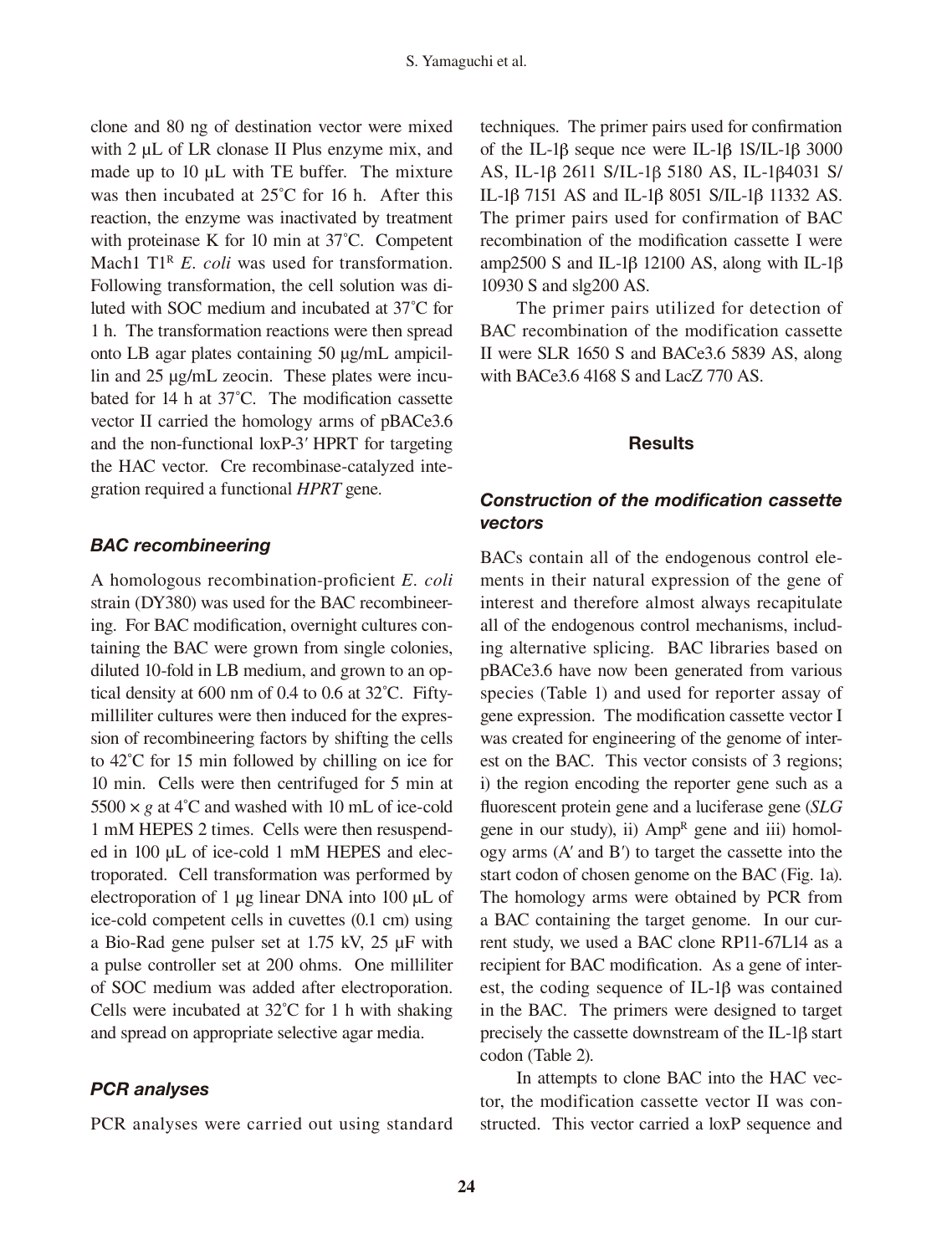| <b>Species</b> | DNA origin                                 | Average<br>insert size<br>(kb) | Coverage | Total<br>clones | Site of construction |
|----------------|--------------------------------------------|--------------------------------|----------|-----------------|----------------------|
| Human          | Human male                                 | 174                            | 25.3X    | 437,034         | RPCI (RPCI-11)       |
|                | Human female                               | 166                            | 21.8X    | 398,590         | RPCI (RPCI-13)       |
| Monkey         | Chimpanzee (Pan troglodytes) male          | 157                            | 3.5X     | 68,721          | RPCI (RPCI-43)       |
|                | Lemur (Lemur catta)                        | 174                            | 6.1X     | 106,156         | LBNL (LBNL-2)        |
|                | Dusky titi (Callicebus moloch)             | 176                            | 9.4X     | 159,667         | LBNL (LBNL-5)        |
|                | Baboon (olive) male                        | 175                            | 10.4X    | 180,004         | RPCI (RPCI-41)       |
| Cow            | Bovine male                                | 164                            | 11.9X    | 216,439         | RPCI (RPCI-42)       |
| Dog            | Canine (Doberman Pinscher) male            | 155                            | 8.1X     | 157,255         | RPCI (RPCI-81)       |
| Rabbit         | White rabbit (Oryctolagus cuniculus)       | 175                            | 7.0X     | 120,804         | LBNL (LBNL-1)        |
| Hamster        | Chinese hamster ovary (Cricetulus Griseus) | 158                            | 5.4X     | 110,592         | RPCI (RPCI-99)       |
| Rat            | Rat (Brown Norway) male                    | 150                            | 11.4X    | 228,313         | RPCI (RPCI-32)       |
| Mouse          | Mouse (129S6/SvEvTac) female               | 154                            | 10.9X    | 211,953         | RPCI (RPCI-22)       |
|                | Mouse (MSM/Ms) male                        | 125                            | 10.0X    | 220,000         | <b>RIKEN BRC</b>     |
|                | Mouse (C57BL/B6J) female                   | 197                            | 11.2X    | 180,396         | RPCI (RPCI-23)       |
|                | Mouse (C57BL/B6N) male                     | 128                            | 2.6X     | 65,280          | <b>RIKEN BRC</b>     |
|                | Mouse (129S7/SvEvBrd-Hprtb-m2) male        | -                              |          | 168,192         | Sanger (Sanger-bMQ)  |
| Insect         | Drosophila melanogaster                    | 165                            | 22X      | 17,540          | RPCI (RPCI-98)       |
|                | Silkworm (Bombyx mori)                     | 159                            | 41.3X    | 147,456         | RPCI (RPCI-96)       |
| Worm           | Ceanorabditis briggsea                     |                                |          | 36,864          | RPCI (RPCI-94)       |
| Yeast          | Schizosacharomyces pombe                   | 166                            |          | 3,018           | RPCI (RPCI-104)      |

Table 1. A list of BAC libraries constructed in the pBACe3.6

LBNL, Lawrence Berkeley National Laboratory; RIKEN BRC, RIKEN BioResource Center; RPCI, Roswell Park Cancer Institute.

Note that this table is not an exhaustive listing of all BAC libraries and primarily lists those from the Children's Hospital Oakland Research Institute and others that are publicly available.

the 3*'* hypoxanthine phosphoribosyl transferase (HPRT) sequence. The HAC vector used was 21HAC1 containing the 5*'* HPRT-loxP site (Kazuki et al., in press). The HPRT gene expressed in the HAC vector conferred HAT-resistance after sitespecific recombination with the Cre/loxP system. The modification cassette vector II consists of 5 regions; i) loxP-3*'* HPRT region for introducing BAC into the HAC vector, ii)  $Ze0^R$  gene, iii)  $lacZ\alpha$  gene which contributed for selection in  $E$ . *coli*, iv) G3PDH promoter-SLR region which is used as a marker in the mammalian cells because of its convenience for luciferase expression and v) homology arms (C*'* and D*'*) to target the cassette into the pBACe3.6 region. The homology arms are obtained by PCR from pBACe3.6 (Table 2). The modification cassette vector II was constructed in *E. coli* using the Multiple Gateway system, which is useful in high-throughput construction of plasmids carrying multiple DNA sequences (Sasaki et al., 2004; Sone et al., 2008). The PCR fragments for loxP-3'HPRT, Zeo<sup>R</sup> gene and G3PDH promoter contained the appropriate gateway *attB* sites (Table 2). The 3 fragments were recombined into 3 different donor vectors (pDONR221 P5-P4, pDONR221 P4r-P3r, pDONR221 P3-P2) to create 3 entry clones (pENTR L5- loxP-3*'*HPRT-L4, pENTR R4-zeocin-R3, pENTR L3-G3PDH promoter-L2) (Fig 1b). DNA sequencing showed that 95.0% of kanamycin-resistant *E. coli* transformant colonies were correctly targeted. These 3 pENTR vectors, a pENTR L1-pLac-lac $Z\alpha$ -R5 and a pSLR BAC hm DEST were mixed in the presence of LR clonase enzyme to generate the modification cassette vector II (Fig. 1c). A recombination event would incorporate the  $lacZ\alpha$  gene and the Zeo<sup>R</sup> gene, resulting in a blue colony which resistances to ampicillin and zeocin. Unrecombined plasmid would result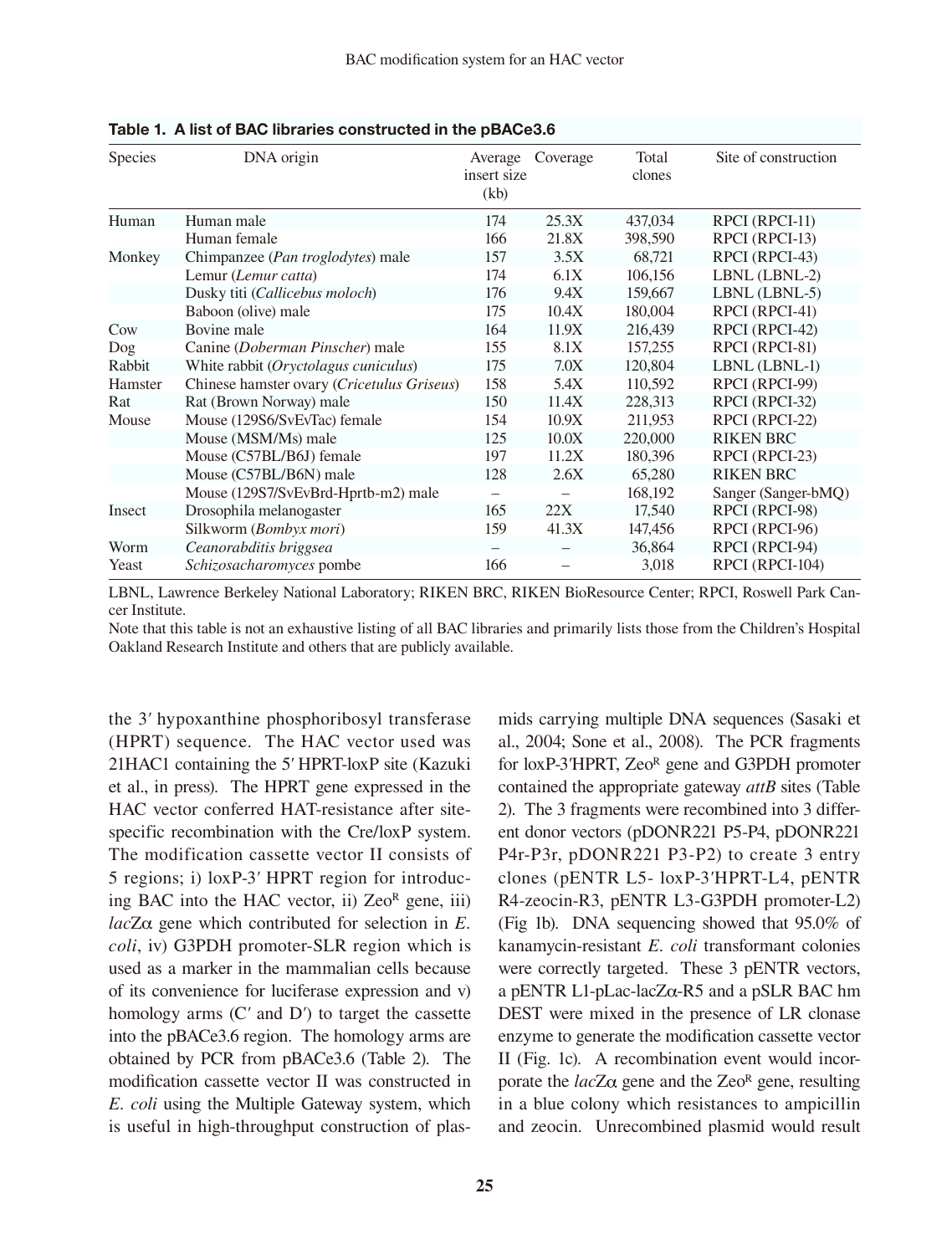#### S. Yamaguchi et al.



#### Fig. 1. Generation of BAC modification cassette vectors.

- **a:** The structure of the modification cassette vector I for engineering of the genome on the BAC. Features of the modification cassette vector I include genome homology arms (A*'* and B*'*) that are identical to sequences A and B in the target genome for homologous recombination, and a modification cassette (SLG-AmpR) that carries the reporter gene to be inserted into the genome.
- **b:** Construction of entry clones (pENTRs) from gateway *attB*-flanked PCR products and donor vectors (pDONRs).
- **c:** Construction of the modification cassette vector II from 4 entry clones and a destination vector (pSLR-BAC hm DEST). Features of the modification cassette vector II include: pBACe3.6 homology arms (C*'* and D*'*) that are identical to sequences C and D in the pBACe3.6, and the non-functional loxP-3*'* HPRT for targeting the HAC vector.
- AmpR, ampicillin-resistance
- BAC, bacterial artificial chromosome
- CmR, chloramphenicol-resistance
- HAC, human artificial chromosome
- KmR, kanamycin-resistance
- IL, interleukin
- SLG, stable luciferase green
- SLR*,* stable luciferase red
- ZeoR, zeocin-resistance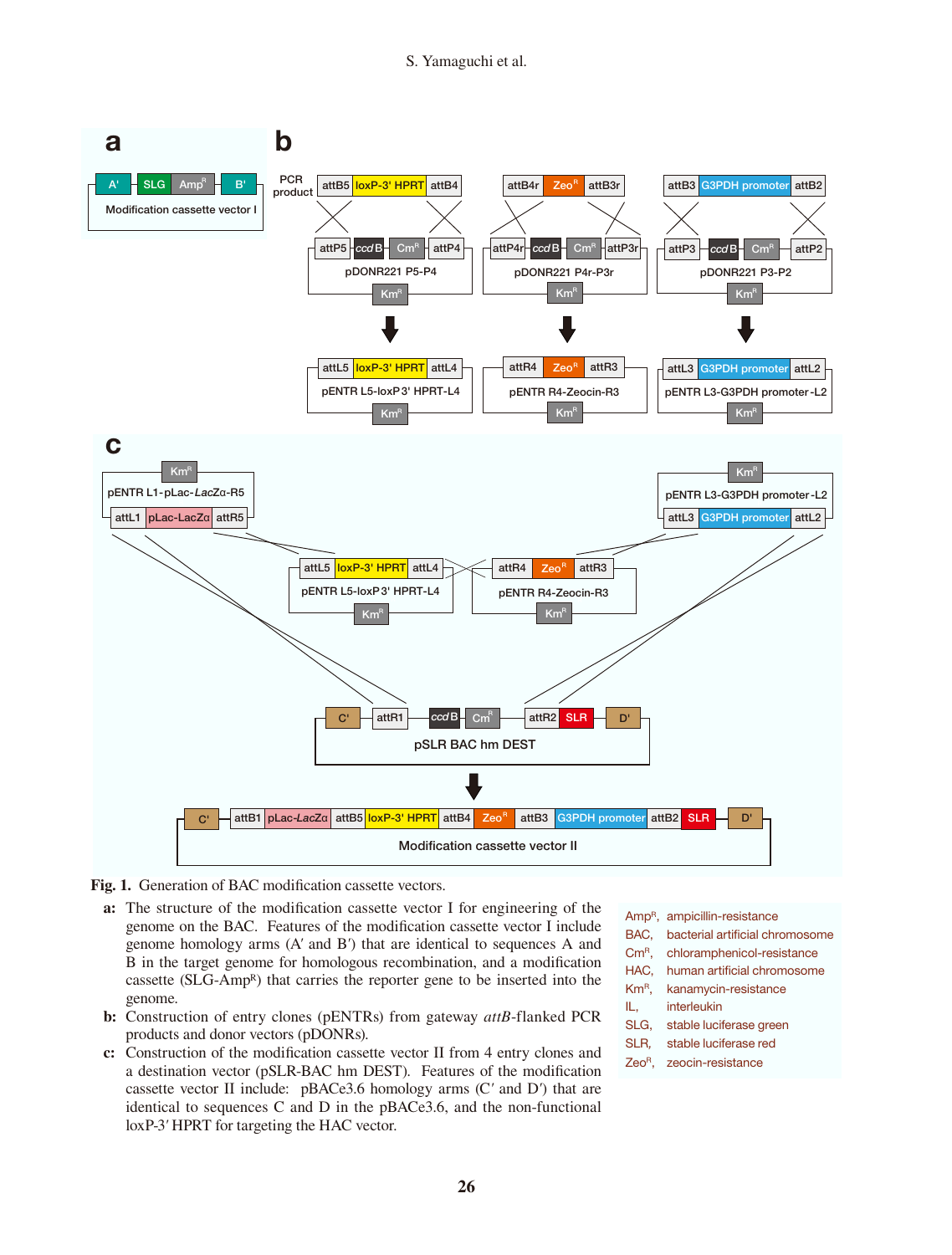| Primer                                     | Sequence $(5-3)$                                                                   |  |  |  |  |
|--------------------------------------------|------------------------------------------------------------------------------------|--|--|--|--|
| IL-1 $\beta$ hm F                          | GCC AGG TGT AAT ATA ATG CTT ATG ACT CGG                                            |  |  |  |  |
| IL-1 $\beta$ hm R                          | TGC AAA CAG CCT GCC TCT CAA AGC TGC CTG                                            |  |  |  |  |
| SLG-Amp F                                  | CCA AAC TCA TCA ATG TAT CTT ATC ATG TCT GGA TC                                     |  |  |  |  |
| SLG-Amp R                                  | GAT CCA TGG ATC TTT TCT ACG GGG TCT GAC GCT CAG TGG AAC G                          |  |  |  |  |
| B5-loxP-3' HPRT-B4 F                       | GGG GAC AAC TTT GTA TAC AAA AGT TGA GAG CCT TCA ACC CAG TCA GCT CCT TC             |  |  |  |  |
| B5-loxP-3' HPRT-B4 R                       | GGG GAC AAC TTT GTA TAG AAA AGT TGG GTG GGC GCG CCA GGC TGG TTC TTT CCG CCT CAG    |  |  |  |  |
| B4r-zeocin-B3r F                           | GGG GAC AAC TTT TCT ATA CAA AGT TTG CGC ATG CGG ACA AAC CAC AAC TAG AAT GCA GTG    |  |  |  |  |
| B <sub>4</sub> r-zeocin-B <sub>3</sub> r R | GGG GAC AAC TTT ATT ATA CAA AGT TGT GTG TCA GTT AGG GTG TGG AAA GTC CCC AGG        |  |  |  |  |
| B3-G3PDH-B2 F                              | GGG GAC AAC TTT GTA TAA TAA AGT TGG GTC AGG GAC TGG AGT CCT GTG GGT GC             |  |  |  |  |
| B3-G3PDH-B2R                               | GGG GAC CAC TTT GTA CAA GAA AGC TGG GTA GCC TTC AGG CCG TCC CTA GCC TCC CGG GTT TC |  |  |  |  |
| amp2500 S                                  | AGC TGA ATG AAG CCA TAC CAA ACG ACG AGC                                            |  |  |  |  |
| IL-1 $\beta$ 12100 AS                      | ATA CCA TGG CAT CAA AGT GGC CCA GAA CTC                                            |  |  |  |  |
| IL-1 $\beta$ 10930 S                       | GAG TCT CTC TGT CTC TCT GCC TCT TTG TG                                             |  |  |  |  |
| slg200 AS                                  | ACC TCC TCG GTG TGG GCG TCG ATC AGG GCC                                            |  |  |  |  |
| <b>SLR1650 S</b>                           | CCG AAA GGC CCA ACA GGC AAG CTG ATG AGA                                            |  |  |  |  |
| BACe3.6 5839 AS                            | AAC TTC TGT GCT TAA AAC GTC ATC TGC ATC                                            |  |  |  |  |
| BACe3.6 4168 S                             | TCA CTT CGC AGT GCC GCA AGC CAA AGG CAA                                            |  |  |  |  |
| LacZ 770 AS                                | GCA GGC ATG CAA GCT TGG CGT AAT CAT GGT                                            |  |  |  |  |
| IL-1 $\beta$ 1 S                           | CAC AAA GTG AGC TTG AAA TGA ATT CCC AGG                                            |  |  |  |  |
| IL-1 $\beta$ 3000 AS                       | TGT GCA CCC TCA GTG CCT GGG TGG CTT ACC                                            |  |  |  |  |
| IL-1 $\beta$ 2611 S                        | TCC CTT AGG GGC AGG ATT GAC ACA TCC AAG                                            |  |  |  |  |
| IL-1 $\beta$ 5180 AS                       | TCC ATT TCT GCT GGC CCA CTT CCC TGT CTC                                            |  |  |  |  |
| IL-1 $\beta$ 4031 S                        | CCA CCC ATT CCT CGT TAC AAT GTC AAT GCC                                            |  |  |  |  |
| IL-1 $\beta$ 7151 AS                       | GGA ATG GGC ACT ATG ATT TTT ATC ATA TCG                                            |  |  |  |  |
| IL-1 $\beta$ 8051 S                        | CAT TGC CCC ATG GCT CCA AAA TTT CCC TCG                                            |  |  |  |  |
| IL-1 $\beta$ 11332 AS                      | GGC TGC TTC AGA CAC CTG TGT AAA AAG GAG                                            |  |  |  |  |

Table 2. The PCR primers used in this study

Amp, ampicillin; BAC, bacterial artificial chromosome; HPRT, hypoxanthine phosphoribosyl transferase; IL, interleukin; SLG, stable luciferase green; SLR, stable luciferase red.

in a white colony. As a result, almost all colonies were blue and had the Amp<sup>R</sup> and Zeo<sup>R</sup>. Twentyfour of the resulting blue colonies were analyzed by restriction enzyme pattern analysis, and 10 of these colonies had the expected recombinant bands (41.6%). Plasmid DNA extracted from 2 of these colonies was sequenced in the area of the recombination junction. All had the precise expected crossover event.

# *BAC modifications*

We tested the activation and efficiency of BAC modification system for the HAC vector. The modification cassette I was targeted to the start codon locus of IL-1 $\beta$  carried on a BAC clone RP11-67L14 (Fig. 2a). The purpose was to create a BAC transgene that expresses reporter genes in the control of target genome for use in genomic functional studies. RP11-67L14 was electroporated into DY380 cells, and 13 chloramphenicol-resistant colonies were selected. To determine the transfer of the BAC, we employed PCR analysis. Using the appropriate primers (IL-1 $\beta$  11041 S/IL-1 $\beta$  11851 AS) (Table 2), the expected amplicon was detected in 11 of 13 colonies (84.6%). The modification cassette I was released from the modification cassette vector I by *Eco*RI digestion and used for BAC recombineering. DY380 cells carrying the BAC were then shifted to 42°C to induce recombination. The cells were then electroporated with the modification cassette I, and the ampicillin and chloramphenicolresistant colonies were selected. Approximately, 500 double resistant colonies were obtained. No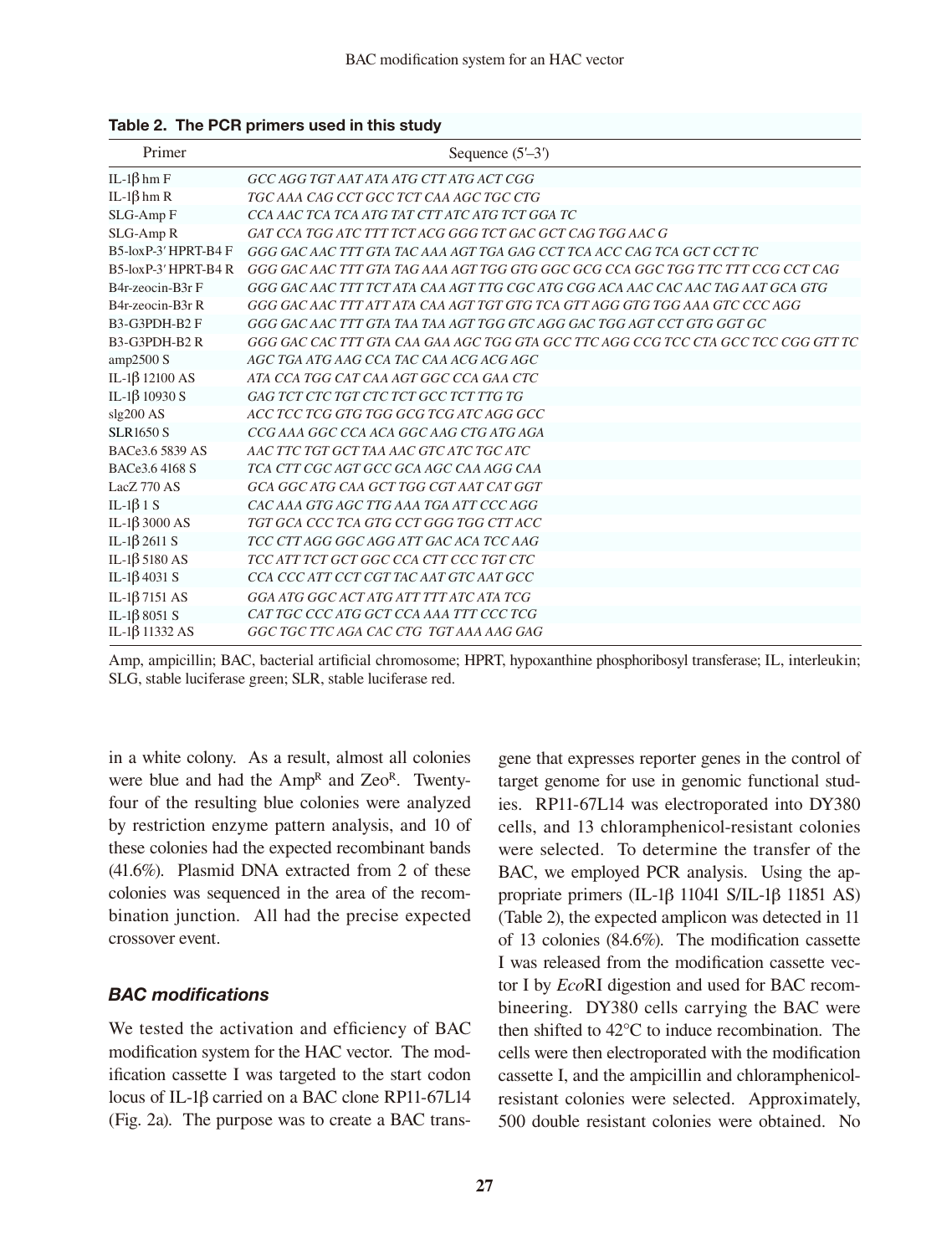S. Yamaguchi et al.





**a:** The 1st step of the process is the homologus recombination of the BAC using the modification cassette I. It occurs by crossing over between the homology arms and the genome in the BAC. In this case, recombination between A B and A*'* B*'* results in incorporation of the modification cassette sequences into the genome to yield the mBAC1. The second step of the process is the homologus recombination of the mBAC1 using the modification cassette II. It occurs by a second homologous recombination event that occurs between C D and C*'* D*'* of the mBAC1. Recombination yields the precisely modified BAC2 (mBAC2), with the modification cassette II inserted at the correct position in the BAC. This modified BAC carries loxP-3*'*HPRT region for introduction to the HAC vector.

**b:** Construction of the HAC vector containing the modified BAC using Cre/loxP system.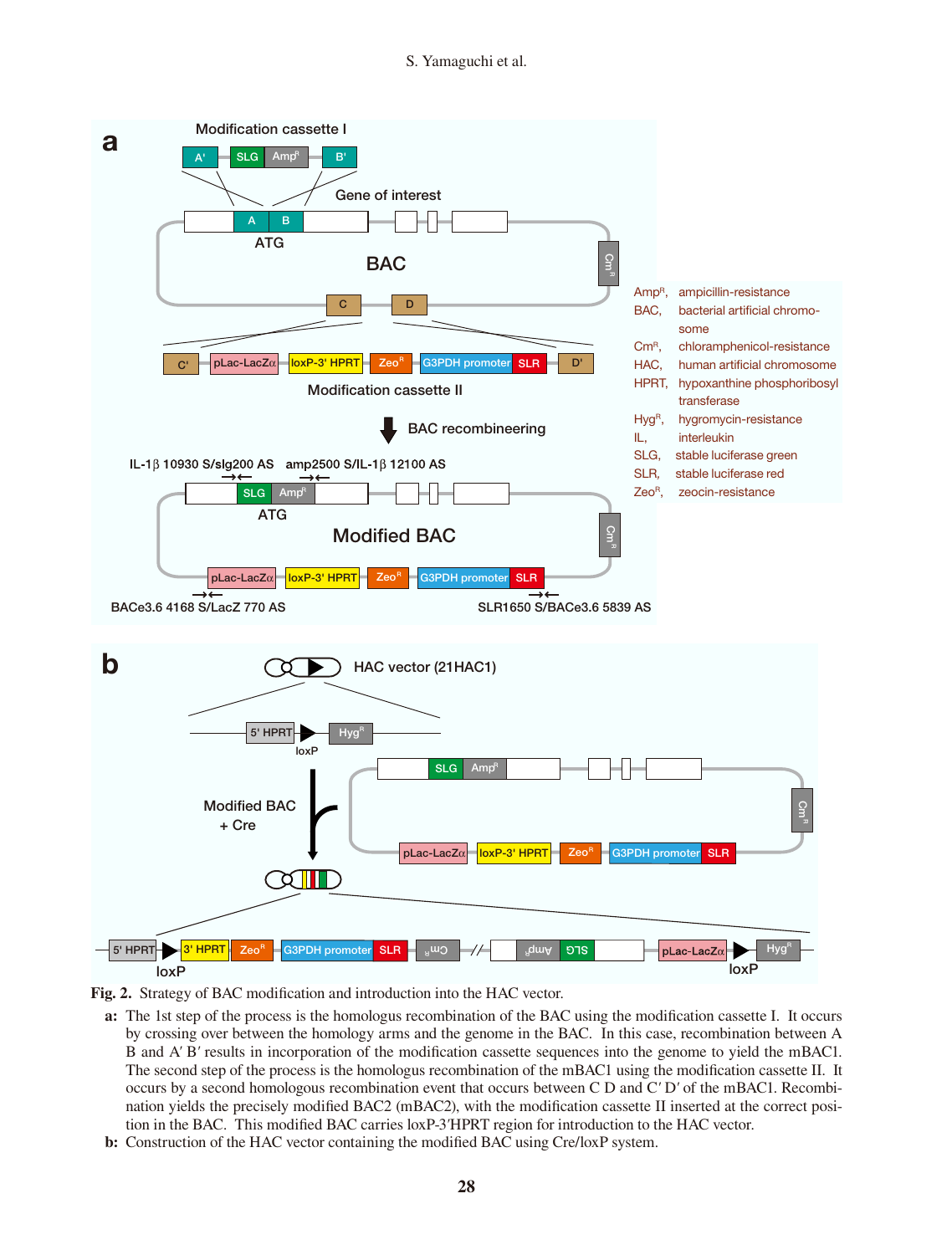colonies were obtained from uninduced cells. PCR analysis of 7 selected colonies using the primers  $(IL-1\beta 10930 S/slg200 AS and amp2500 S/IL-1\beta$ 12100 AS) (Table 2) that flanked the targeted locus indicated that all colonies were correctly targeted (100%). This recombineering efficiency was very high. This means that SLG-Amp<sup>R</sup> cassette was recombined into the 1st ATG locus of IL-1 $\beta$  carried on a RP11-67L14. This BAC was termed modified BAC1 (mBAC1).

 Next, to insert the loxP-3*'*HPRT region into the mBAC1, the modification cassette II was targeted to the chosen site on the pBACe3.6 (Fig. 2a). This modification cassette II was released from the modification cassette vector II by *Sac*II-*Nde*I digestion and used for recombineering. DY380 cells carrying the mBAC1 were then shifted to 42˚C. The cells were then electroporated with the modification cassette II, and the ampicillin-, chloramphenicol- and zeocin-resistant colonies were selected. As a result, 34 colonies were obtained. These colonies were blue and had the  $Amp^R$ ,  $Cm^R$ and ZeoR. PCR analysis of 11 selected colonies using the primers (SLR1650 S/BACe3.6 5839 AS and BACe3.6 4168 S/LacZ 770 AS) (Table 2) that flanked the targeted locus indicated that 6 colonies were correctly targeted (54.5%). This indicates that the modification cassette containing the loxP-3*'*HPRT region was inserted into the mBAC1. This BAC was termed modified BAC2 (mBAC2). Finally, mBAC2 had the correct insert genome as determined by PCR analysis using primers  $(IL-1\beta 1)$ S/IL-1 $\beta$  3000 AS, IL-1 $\beta$  2611 S/IL-1 $\beta$  5180 AS, IL- $1\beta$  4031 S/IL-1 $\beta$  7151 AS and IL-1 $\beta$  8051 S/IL-1 $\beta$ 11332 AS) (Table 2). This modified BAC carries a loxP and 3*'*HPRT sequence, and has the capacity of site-specific insertion into the HAC vector via Cre/ loxP system (Fig. 2b).

#### **Discussion**

In this study, we constructed a BAC modification system for the HAC vector which can be used to integrate the reporter gene into a chosen region of the genome and the loxP-3*'*HPRT cassette into a specific site in the BAC. Our system will enable insertion of large DNA fragments of interest at predetermined locations in the HAC vector. This system may thereby allow avoidance of the position effects and actualize intrinsic expression of transgenes. Furthermore, BAC libraries have now been generated from several species. Table 1 lists BAC libraries that were constructed in the pBACe3.6. These ready-made genomic BAC libraries can be loaded onto the HAC vector using our system.

 Our system is based on BAC recombineering. The recombination activity was assessed in using the modification cassettes I and II. The results of these recombination assays indicated that BAC recombineering conferred high recombination activity (cassette I; 100%, cassette II; 54.5%). This technology may be suited for cassette exchange reactions in the BAC. In addition, BACs can be modified rapidly in vitro, with a construction time of less than 2 weeks in this study. As the HAC vector contains the 5*'* HPRT-loxP, the modified BAC could be introduced into the HAC vector. By introducing all candidate BAC clones into the same genomic locus, site-specific integration of large genomic clones can be used to streamline the positional cloning and transfer of genes into various mammalian cells. This ability of BAC-HAC system will reduce the number of subclones and transgenic cells required to determine which clones contain the target gene. This system will allow generation of an isogenic series of assays that would be expected to display comparable expression profiles due to their placement in identical genomic and cellular backgrounds. In addition, the HAC vector can be used for the generation of transgenic animals (trans-chromosomic mice) for the functional analysis of a desired gene in mice (Hoshiya et al., 2009; Kazuki et al., in press). Therefore, our BAC-HAC system could provide significant advantages for comparing the gene function of species at a specific locus, and allow for a better understanding of the correlation between cell (in vitro) and animal (in vivo). These types of assays are difficult to achieve with current techniques that rely on random inte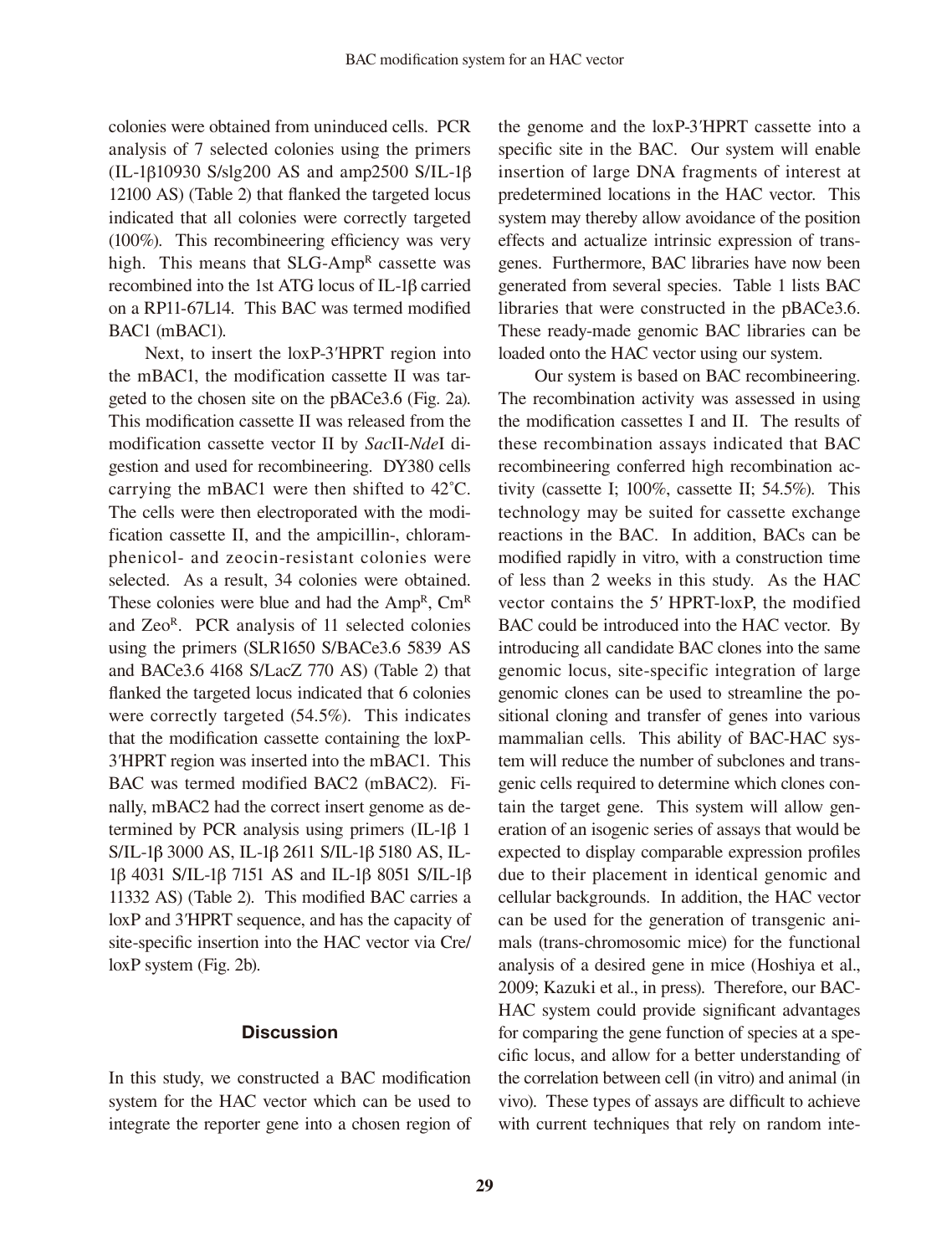gration of the target genes.

 In summary, our system enables BAC modifications for the HAC vector to be quickly and easily engineered. The use of BAC clones in conjunction with the HAC vector opens the way to many additional applications, especially for investigating gene function, gene therapy and animal transgenesis.

*Acknowledgments:* The authors thank all colleagues in our laboratory for valuable discussion and encouragement through this study. We also thank Mr. Daigo Mori for technical assistance. We are grateful to Professor Mitsuo Oshimura, Professor Masako Tada, Associate Professor Toshiaki Inoue, Assistant Professors Mitsuhiko Osaki and Masaharu Hiratsuka for their helpful suggestions.

This study was supported in part by the New Energy and Industrial Technology Development Organization from the Ministry of Economy, Trade and Industry of Japan. The first author was supported by Research Fellowships from the Japan Society for the Promotion of Science for Young Scientists.

#### **References**

- 1 Alexander GM, Erwin KL, Byers N, Deitch JS, Augelli BJ, Blankenhorn EP, et al. Effect of transgene copy number on survival in the G93A SOD1 transgenic mouse model of ALS. Brain Res Mol Brain Res 2004; 130:7–15.
- 2 Basu J, Willard HF. Human artificial chromosomes: potential applications and clinical considerations. Pediatr Clin North Am 2006;53:843–853.
- Bateup HS, Svenningsson P, Kuroiwa M, Gong S, Nishi A, Heintz N, et al. Cell type-specific regulation of DARPP-32 phosphorylation by psychostimulant and antipsychotic drugs. Nat Neurosci 2008;11:932–939.
- 4 Brune W, Messerle M, Koszinowski UH. Forward with BACs: new tools for herpesvirus genomics. Trends Genet 2000;16:254–259.
- 5 Chandler KJ, Chandler RL, Broeckelmann EM, Hou Y, Southard-Smith EM, Mortlock, DP. Relevance of BAC transgene copy number in mice: transgene copy number variation across multiple transgenic lines and correlations with transgene integrity and expression. Mamm Genome 2007;18:693–708.
- 6 Copeland NG, Jenkins NA, Court DL. Recombineering: a powerful new tool for mouse functional genomics. Nat Rev Genet 2001;2:769–779.
- 7 Frengen E, Weichenhan D, Zhao B, Osoegawa K, van Geel M, de Jong PJ. A modular, positive selection bacterial artificial chromosome vector with multiple cloning sites. Genomics 1999;58:250–253.
- 8 Gong S, Zheng C, Doughty ML, Losos K, Didkovsky N, Schambra UB, et al. A gene expression atlas of the central nervous system based on bacterial artificial chromosomes. Nature 2003;425:917–925.
- 9 Heaney JD, Bronson SK. Artificial chromosome-based transgenes in the study of genome function. Mamm Genome 2006;17:791–807.
- 10 Heintz N. BAC to the future: the use of bac transgenic mice for neuroscience research. Nat Rev Neurosci 2001;2:861–870.
- 11 Hoshiya H, Kazuki Y, Abe S, Takiguchi M, Kajitani N, Watanabe Y, et al. A highly stable and nonintegrated human artificial chromosome (HAC) containing the 2.4 Mb entire human dystrophin gene. Mol Ther 2009;17:309–317.
- 12 Kakeda M, Hiratsuka M, Nagata K, Kuroiwa Y, Kakitani M, Katoh M, et al. Human artificial chromosome (HAC) vector provides long-term therapeutic transgene expression in normal human primary fibroblasts. Gene Ther 2005;12:852–856.
- 13 Katoh M, Ayabe F, Norikane S, Okada T, Masumoto H, Horike S, et al. Construction of a novel human artificial chromosome vector for gene delivery. Biochem Biophys Res Commun 2004;321:280–290.
- 14 Kazuki Y, Hiratsuka M, Takiguchi M, Osaki M, Kajitani N, Hoshiya H, et al. Complete genetic correction of ips cells from Duchenne muscular dystrophy. Mol Ther 2010;18:386–393.
- 15 Kazuki Y, Hoshiya H, Takiguchi M, Abe S, Iida Y, Osaki M, et al. Refined human artificial chromosome vectors for gene therapy and animal transgenesis. Gene Ther. In press.
- 16 Larin Z, Mejia JE. Advances in human artificial chromosome technology. Trends Genet 2002;18:313–319.
- 17 Le Saux A, Houdebine LM, Jolivet G. Chromosome integration of BAC (bacterial artificial chromosome): evidence of multiple rearrangements. Transgenic Res 2010;19:923–931.
- 18 Lobo MK, Karsten SL, Gray M, Geschwind DH, Yang XW. FACS-array profiling of striatal projection neuron subtypes in juvenile and adult mouse brains. Nat Neurosci 2006;9:443–452.
- 19 Muyrers JP, Zhang Y, Benes V, Testa G, Ansorge W, Stewart AF. Point mutation of bacterial artificial chromosomes by ET recombination. EMBO Rep 2000;1:239–243.
- 20 Muyrers JP, Zhang Y, Testa G, Stewart AF. Rapid modification of bacterial artificial chromosomes by ETrecombination. Nucleic Acids Res 1999;27:1555–1557.
- 21 O'Connor M, Peifer M, Bender W. Construction of large DNA segments in Escherichia coli. Science 1989;244:1307–1312.
- 22 Oshimura M, Katoh M. Transfer of human artificial chromosome vectors into stem cells. Reprod Biomed Online 2008;16:57–69.
- 23 Osoegawa K, Tateno M, Woon PY, Frengen E, Mammoser AG, Catanese JJ, et al. Bacterial artificial